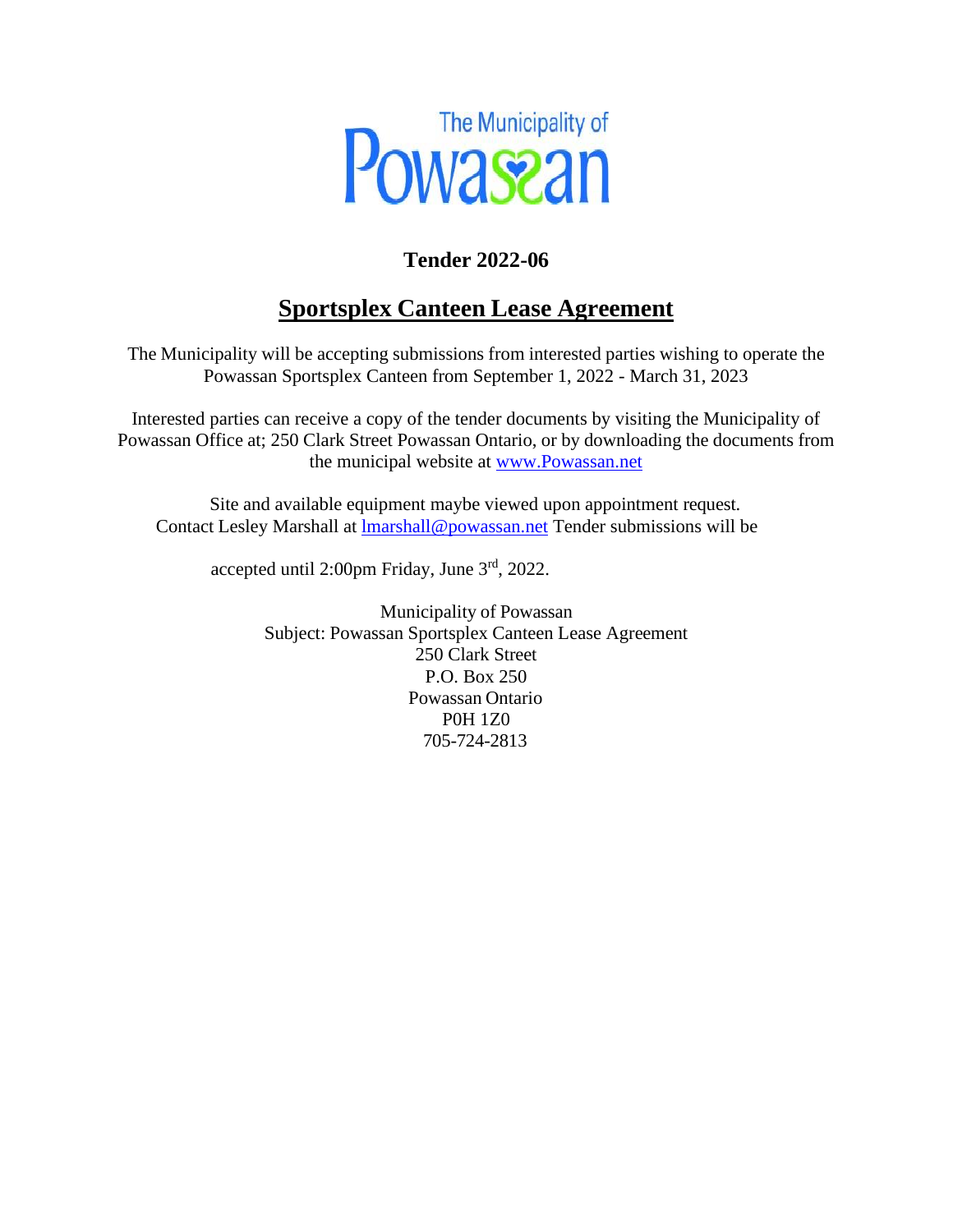

#### **Tender 2022-06**

### **Powassan Sportsplex Canteen Lease Agreement**

#### **Bidders Instruction Sheet**

The following instructions **must be followed** by all parties interested in placing a bid on the Powassan Sportsplex Canteen Lease agreement.

- The Tender Bid must be submitted in a sealed envelope, clearly marked on the outside; **Powassan Sportsplex Canteen Lease Agreement.**
- The Tender Bid must be submitted to the Municipality of Powassan Office, 250 Clark Street Powassan, Ontario by 2:00 pm Friday June 3rd, 2022
- A copy of the Powassan Sportsplex Canteen Lease Agreement must be submitted. The bidder **must** initialize the bottom of every page to indicate that they have read, understand and agree with the document.
- A signed copy of the Powassan Sportsplex Canteen Lease, Tender Price Document shall be completed and submitted with the Tender Bid. The Amount to be paid in rent to the Municipality of Powassan (Landlord) **must** be indicated.
- A certified cheque for the amount totaling the first and last months rent (two months) **must**  be submitted as part of the Tender Bid. Unsuccessful bidders will have their certified cheques returned by the Municipality of Powassan.

The Municipality of Powassan reserves the right not to accept the highest bid.

I , the undersigned, have read and understand the lease agreement for the Powassan Sportsplex Canteen Tender

Signature National Signature Contract of the Date of the United States of the United States of the United States of the United States of the United States of the United States of the United States of the United States of t